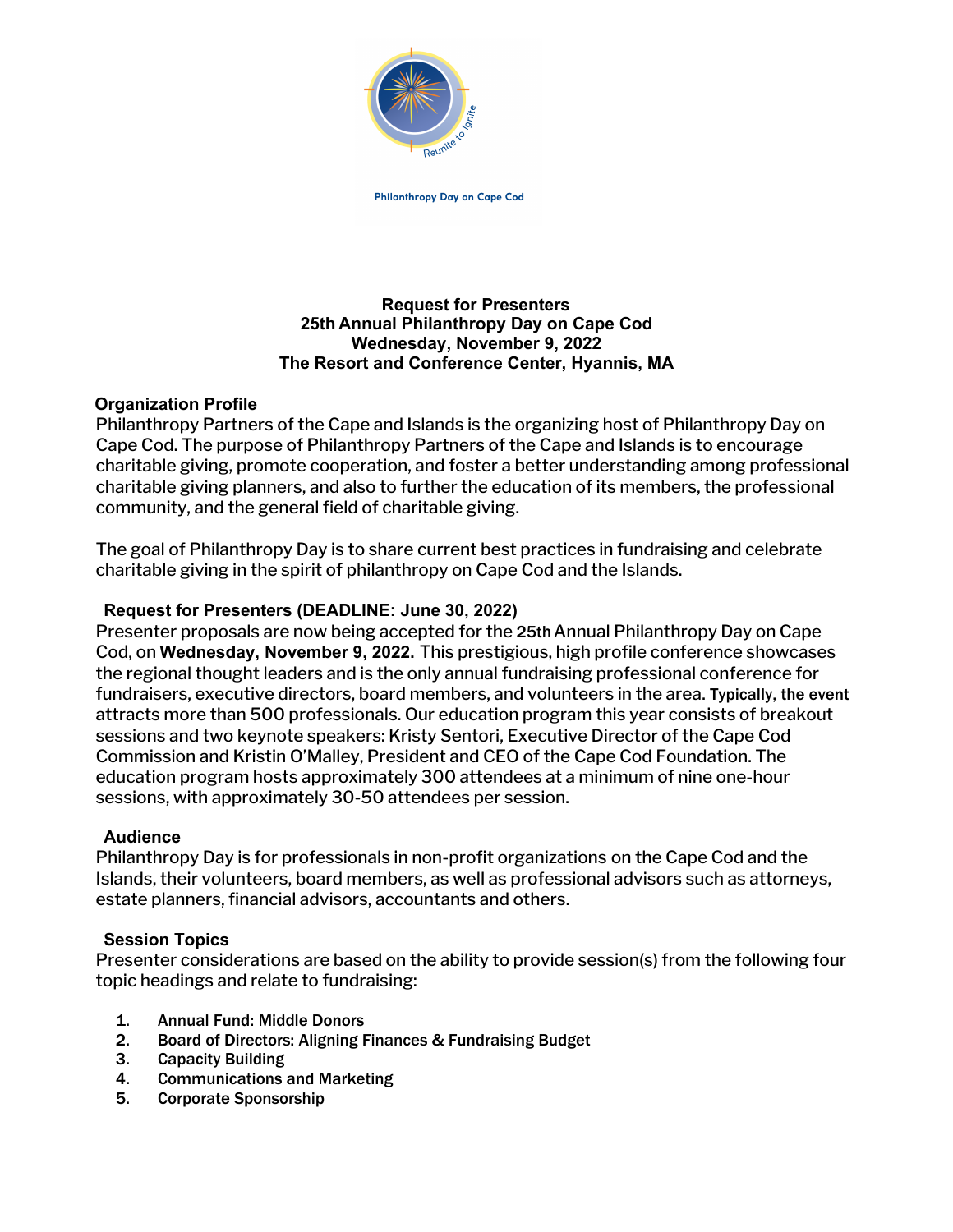- 6. Data: Donor Database Systems & Management; How to Use Data Effectively to Support Fundraising Initiatives
- 7. Grants and Foundations
- 8. Organizational Relevance: Mergers and Partnerships
- 9. Major Gifts: Donor Cultivation Techniques
- 10. Special Events

#### **Presenter Promotion**

The Philanthropy Partners of the Cape and Islands uses several promotional vehicles to publicize the conference and provide visibility to featured presenters to Cape Cod and the Islands non-profits and vendors. Promotions include preconference direct mail piece, web site spotlight, social media, sponsored print ads, conference app, and a printed conference piece.

#### **Presenter Selection**

*The conference committee will give preference to proposals that:*

- Include specific learning goals
- Present an opportunity for discussion on small non-profits related to your topic.
- Include a case study of best practices or current trends on your topic.
- Present tactical applications, scalable situations and transferable across all sectors.
- Provide a hands-on, interactive presentation
- Demonstrated success in working in regions that reflect Cape Cod's philanthropic challenges: hyper-seasonality, older demographic, and competition for philanthropic dollars
- Address diversity and inclusion

### **Presenter submissions must include the following:**

- Session topic and title
- A description of your session including 3-4 clear learning objectives. What specific learning goals will this session deliver to attendees? Learning objectives provide a clear picture of the specific skills or content mastery that will be achieved as a result of the presentation. Learning objectives must contain verbs that describe observable, measurable, and/or actionable goals.
- The intended audience (i.e. new professional, mid-career, executive, board or committee member, volunteer).
- Please list the last two most recent presentations made, to what audience, and the approximate number of people in attendance.
- Names of panelists in your session and their contact information (as outlined below).
- Biography
- Headshot
- Contact information (for all presenters/panelists) including: first and last name, professional title, email, website, cell phone. If the presenter is not the main contact, please also include their contact name, email, phone number.
- If you plan to attend the luncheon

**All session rooms will be set theater style and will have:**

- standing lectern and microphone;
- six-foot table in front of room for presenter/panel use;
- table microphones if applicable
- overhead computer display hook-up

# *You must bring your own laptop computer.*